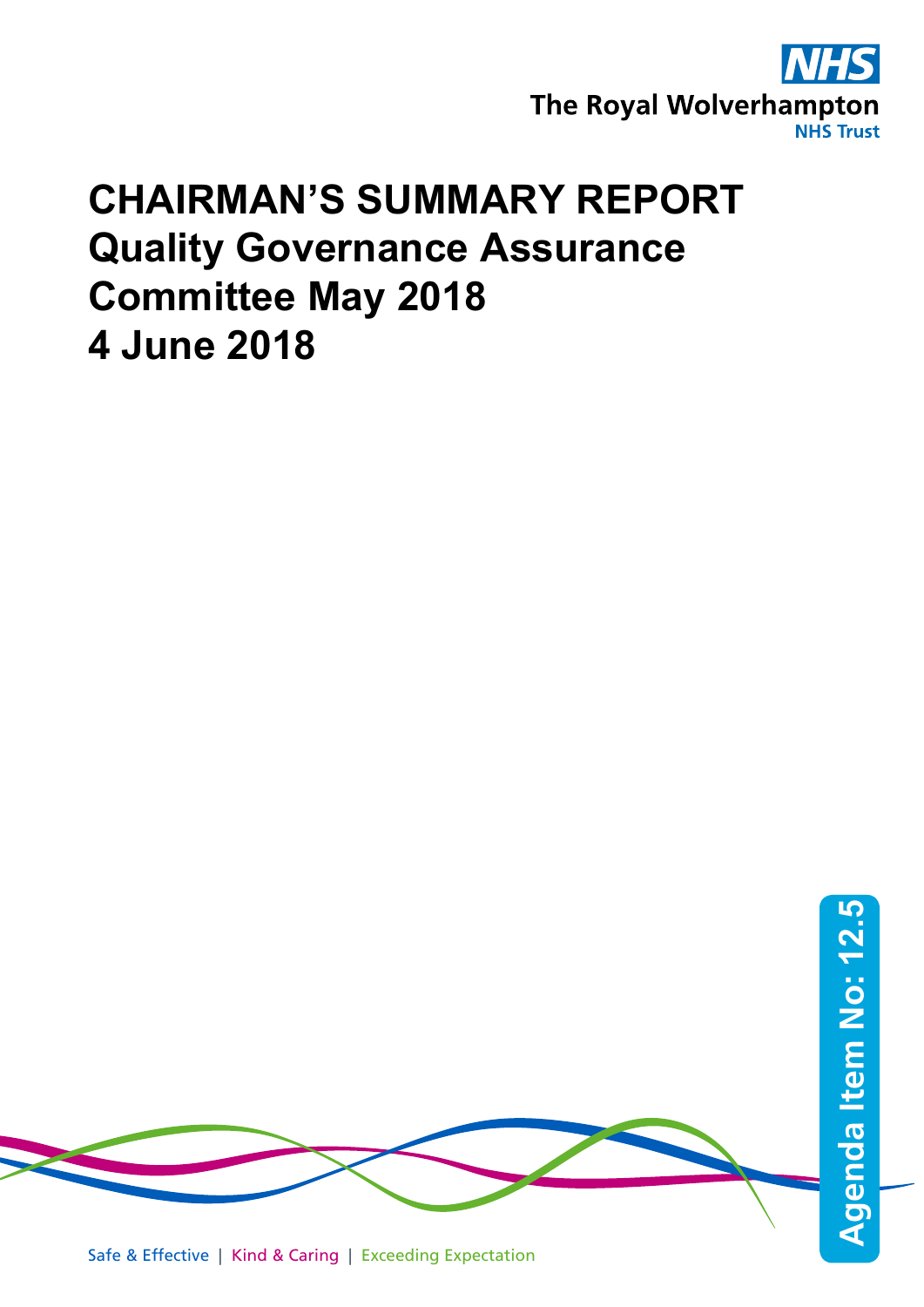# **CHAIRMAN'S SUMMARY REPORT**

*This summary sheet is for completion by the Chair of any committee/group to accompany the minutes required by a trust level committee.*

| <b>Name of Committee/Group:</b>                                                                                                    | Quality Governance Assurance Committee                                                                                                                                                                                                                                                |  |  |
|------------------------------------------------------------------------------------------------------------------------------------|---------------------------------------------------------------------------------------------------------------------------------------------------------------------------------------------------------------------------------------------------------------------------------------|--|--|
| <b>Report From:</b>                                                                                                                | Rosi Edwards - Chairperson                                                                                                                                                                                                                                                            |  |  |
| Date:                                                                                                                              | May 2018                                                                                                                                                                                                                                                                              |  |  |
| <b>Action Required by receiving</b><br>committee/group:                                                                            | $\sqrt{\mathsf{F}}$ For Information<br>$\Box$ Decision<br>$\Box$ Other                                                                                                                                                                                                                |  |  |
|                                                                                                                                    |                                                                                                                                                                                                                                                                                       |  |  |
| <b>Aims of Committee:</b><br>Bullet point aims of the reporting<br>committee (from Terms of<br>Reference)                          | To review and oversee the management of risk across the Trust.                                                                                                                                                                                                                        |  |  |
| Drivers:<br>Are there any links with Care Quality<br>Commission/Health &<br>Safety/NHSLA/Trust Policy/Patient<br>Experience etc.   | To receive reports, reviewing and ensuring compliance with national,<br>regional and local standards to ensure high quality service provision<br>and to ensure compliance with regulatory authorities.                                                                                |  |  |
| <b>Main Discussion/Action Points:</b>                                                                                              | <b>Advise</b>                                                                                                                                                                                                                                                                         |  |  |
| Bullet point the main areas of<br>discussion<br>held<br>the<br>at<br>which<br>committee/group<br>meeting<br>need to be highlighted | <b>New committee structure</b><br>Detailed minutes from QSIG and COG continue to give insight into the<br>depth and detail of the discussions at these committees, in addition to<br>the respective chairs' reports.<br>In future CLIP will report to COG.                            |  |  |
|                                                                                                                                    |                                                                                                                                                                                                                                                                                       |  |  |
|                                                                                                                                    | QGAC agreed an objective for 2018/19:                                                                                                                                                                                                                                                 |  |  |
|                                                                                                                                    | That the Trust will have developed during the year metrics which will<br>enable the Board to be assured that it can adequately assess the<br>performance of all the divisions, including in particular the new<br>Community and Primary Division 3.                                   |  |  |
|                                                                                                                                    | Previous Community metrics have been removed from IQPR and the<br>VI metrics, while welcomed, will need further refinement. QGAC will<br>take an interest during the year in the ideas for metrics the new<br>management team in Division 3 will be developing.                       |  |  |
|                                                                                                                                    | <b>PALS Safeguarding report</b>                                                                                                                                                                                                                                                       |  |  |
|                                                                                                                                    | This report to CLIP provided an update on complaints processed<br>through the formal statutory complaint process which did not meet the<br>Section 42 criteria to be considered as a Safeguarding investigation,<br>and which no longer appears in the IQPR. This information will in |  |  |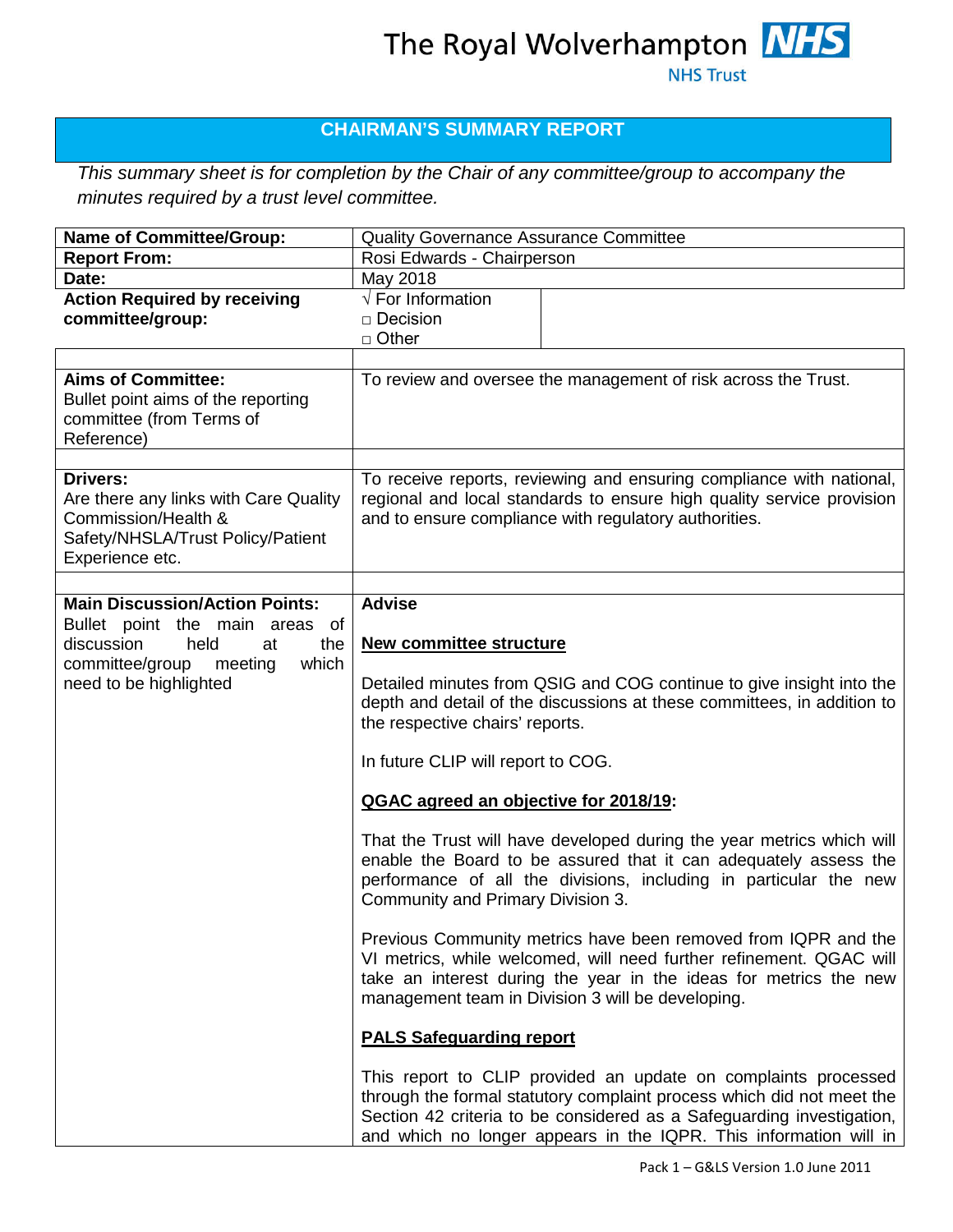# The Royal Wolverhampton **NHS**

**NHS Trust** 

future be included in the Patient Experience Report to the Board. The report presented data from April 2017 to March 2018. The Trust received 31 complaints which did not meet the Safeguarding criteria, approximately 8% of complaints received during this period. Of these, 16 related to general care of the patient - pressure ulcers. Other themes included communication, patient discharge, information, resources and clinical treatment. A meeting with the safeguarding team was proposed to review training / learning requirements particularly around improving communication with nursing homes and patient discharge.

#### **Themed reviews**

QGAC expects to receive a report on Emergency C-sections in July, and on Cancer waiting times in June.

## **Assurance**

## **Organ Donation Six Monthly Report to COG**

For the financial year 2017/18, the Trust achieved 100% referral rate for potential organ donors (DBD/DCD) – a total of 9 patients. Seven of these patients proceeded to become actual organ donors, which is a significant improvement over previous recent years. The improvement is due to a change in leadership and team working and also a revised organ donation structure.

# **Hospital Transfusion Group Report to COG**

Generally, performance relating to transfusion matters is very good across the organisation. Of note, there were 11 Serious Hazards Of Transfusion (SHOT) reportable incidents reported between 1st October 2017 – 31st March 2018, three of which were in obstetrics (low grade) including two anti-D treatments given to the wrong and/or inappropriate patients.

Mandatory Training compliance for transfusion is currently at 90.4%. Notably, whilst all staff have access to the national e-learning package a more "user friendly" bespoke local e-learning training package has been developed, which may facilitate improved compliance figures.

# **QRV A5 Trauma and Orthopaedics**

Generally positive report to QSIG on this, with all domains scoring good apart from safety which requires improvement, and response from A5 Wards Sister gave examples of improvements made or in hand since the visit. Detailed and pertinent discussion at QSIG.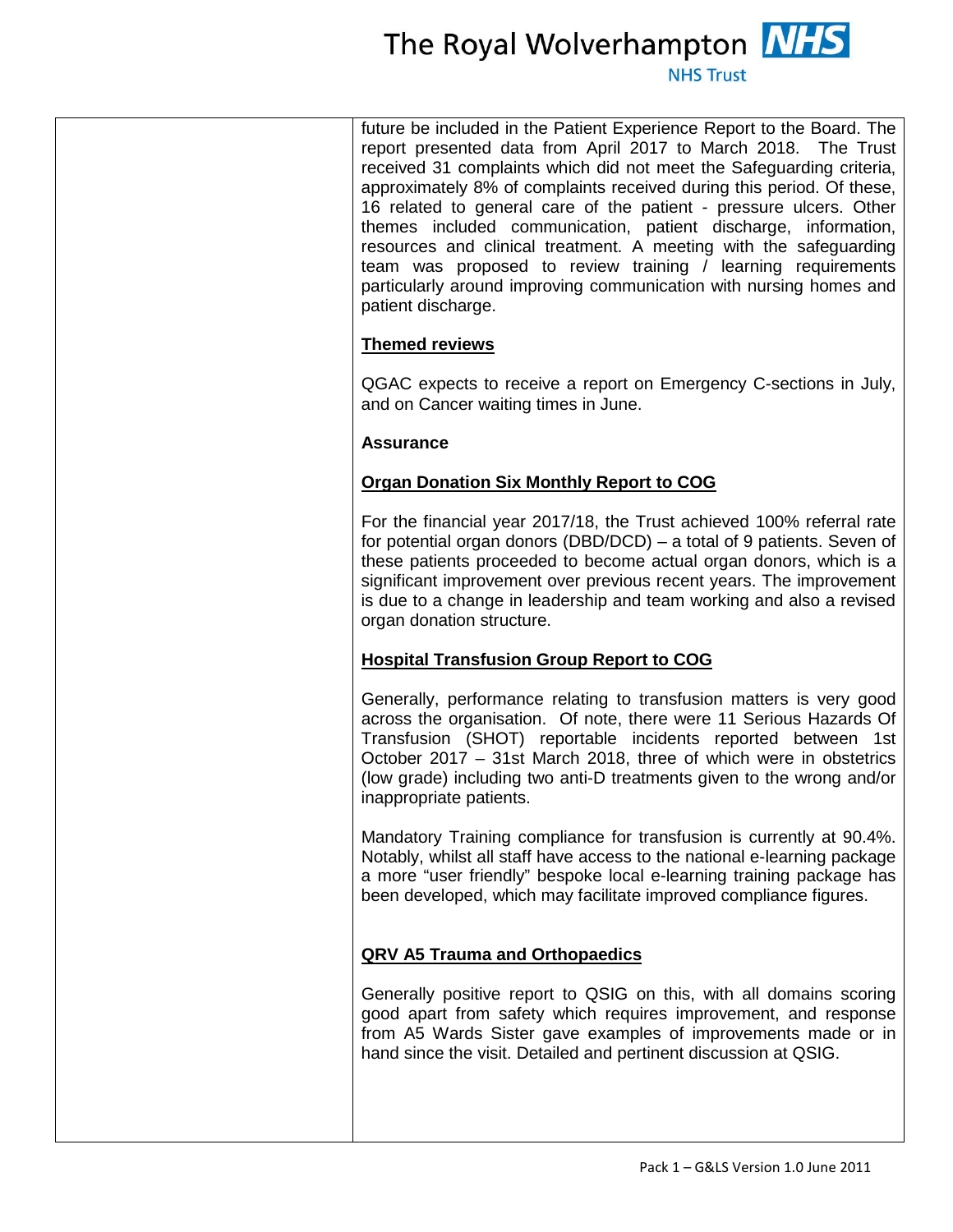#### **Report: National Reporting and Learning System (NRLS): how to understand your patient safety incident reporting**

This report from NRLS compared RWT's data from April 2016 to September 2016 with data from the same period in 2017. The board can take assurance from the fact that there is no evidence of potential under-reporting of incidents as a whole, there was no significant change in reporting levels per 1000 bed days, and reporting is now more timely. Governance will be looking at whether incidents classified as low and no harm are correct, whether the spread of reporting indicates any areas not that may not be reporting, and will monitor themes.

# **Legal Report**

The paper to CLIP covered the reporting period April 2017 to March 2018. Compared with 2016/17 there has been a decrease in the number of clinical negligence claims received and an increase in the number of claims closed with no financial settlement. There was an increase in total damages and costs between 2016/2017 (£1,095,801) and 2017/2018 (£7,384,973), but this was due to historic high value claims being settled. There was a significant decrease in the number of personal injury claims received and an increase in the number of claims closed where the trust had denied liability and the claimant had not pursued any action, resulting in the period for making a claim expiring. There were 2 matters which were subject to adverse decisions by the H M Senior Coroner during this financial year.

# **Partial Assurance**

#### **IQPR: Cancer waiting times**

While other indicators showed improvement in April, cancer waiting times showed a drop, particularly 2 week breast symptomatic, down to 42.37%. This was partly due to local factors raising demand by 30%, but it also seems that nationally pressure is increasing. The Cancer Intensive Support team is visiting the trust w/c 4 June to look at pathways. Simon Evans gave a presentation to F&P on a cancer dashboard to track performance more closely, and will do so for QGAC in June.

# **SUI Report discussed at QSIG**

Divisions to review outstanding SUI actions with a view to rationalising what needs to be done or to close; and to carry out theming of actions for commonality. Small group set up to discuss the detail, and feed back to QSIG. The issue of overdue actions from other items e.g. external reviews, Health and Safety etc were highlighted for the attention of both Divisions.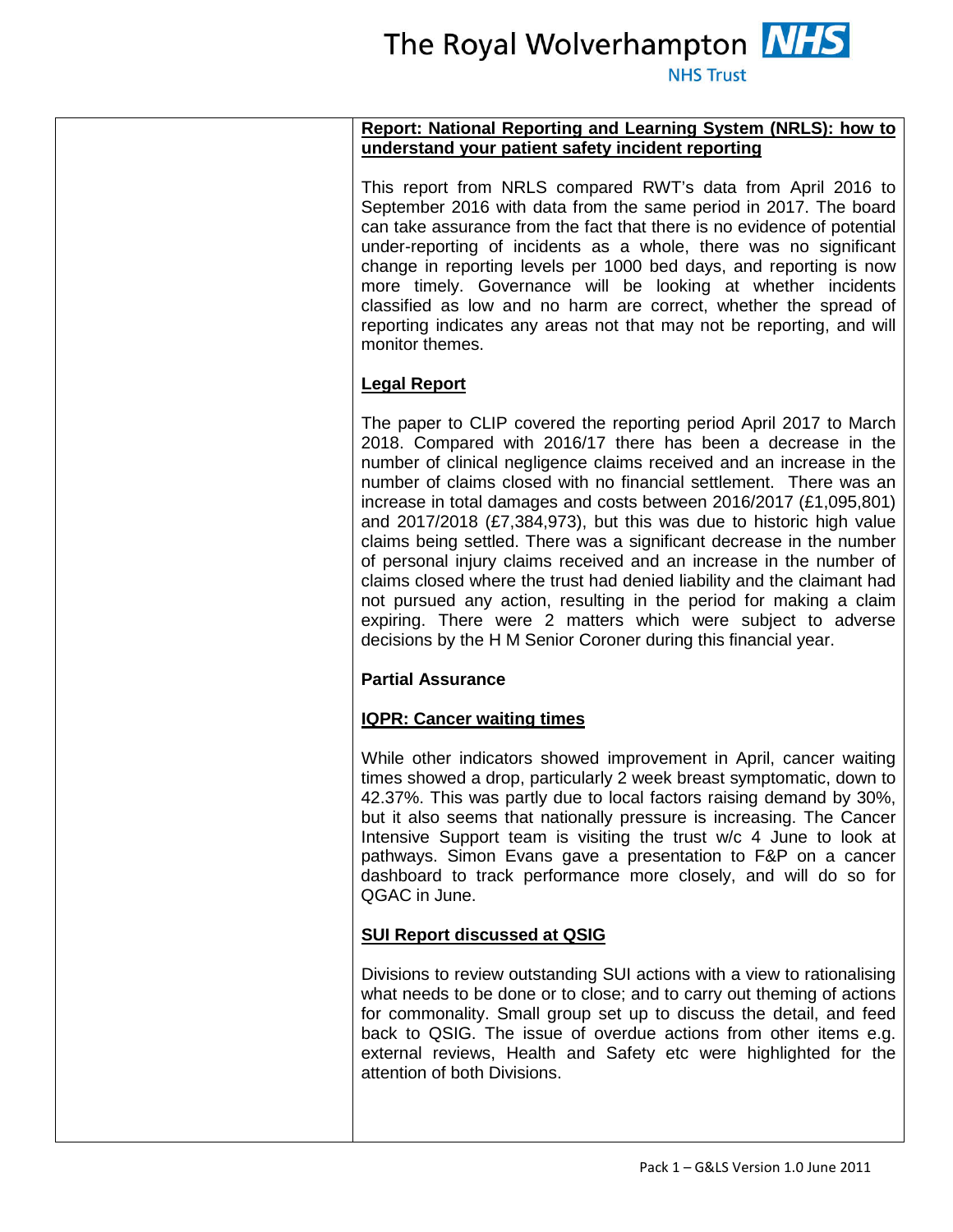#### **NHS Trust**

## **Quality Review Visit D7**

QSIG received a report of a revisit in December 2017 following an earlier visit in February where there were 3 domains scored as requiring improvement. The revisit confirmed that improvements had been made, but 2 domains were still scored as requiring improvement. It also revealed multiple issues from different staff disciplines including documentation completion, use of stamps and the absence of standard ward rounds due to multiple specialty outliers on the ward. The issue of the knowledge, skills and training of D7 (Gynae) ward staff to manage multiple specialty patients was highlighted and consideration of training needs and support was to be given.

#### **NatSips Audit reports to QSIG**

Reports were received from Care of the Elderly (CoE) and Urology OPD. CoE reported positive assurance on safety and needed to take forward actions around the consent and patient information leaflets for elective Lumbar Puncture. Urology OPD reported positive results but audit sample size was small, therefore was asked to provide re-audit results in 6 month.

## **Trauma Governance Group - report to COG**

Whilst there has been an improvement in compliance against the performance standards with respect to Trauma governance, two specific areas require a focus of attention, as follows:

Patients with an ISS (injury severity score) greater than 15 to be seen by a Consultant within 5 minutes of arrival in ED. At present only 3.7% of such patients are assessed within this timeframe, compared with the Trauma Unit average of 14%. Improved triage and utilisation of a "Trauma documentation booklet" will improve compliance.

Time to CT scan for head injury patients should be less than one hour. However, the Trust scores 33.3% compliance against the Trauma Unit average of 60%. The protocol for Trauma CT scans has now been agreed with the CD of Radiology and following this protocol, should enhance compliance. The Trauma Governance Lead will meet with the CD and Clinical Lead of the Emergency Services to discuss both of the above.

# **VTE Prevention & Treatment - report to COG**

Compliance for VTE prevention and treatment assessments for patients admitted to the Trust is set at a minimum of 95%. Historically, the Trust reported compliance data for patients who received their VTE assessment at any stage following their admission. From April 2018 it has been agreed to report compliance against only those assessments made within 24 hours of admission. The Trust is to ensure assessments are undertaken across all admission portals/areas to maximum effect, including the use of the Maternity